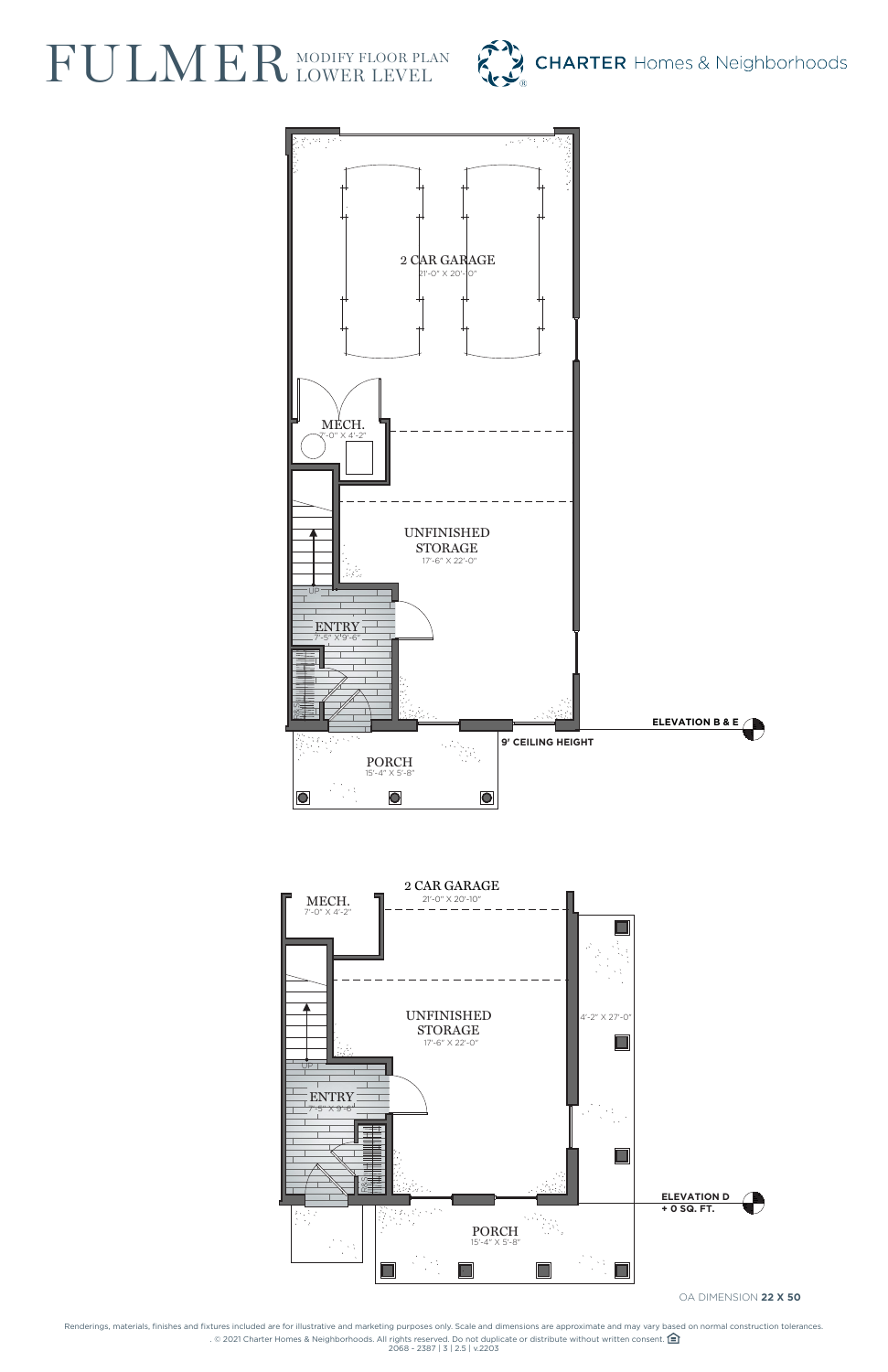Renderings, materials, finishes and fixtures included are for illustrative and marketing purposes only. Scale and dimensions are approximate and may vary based on normal construction tolerances. . © 2021 Charter Homes & Neighborhoods. All rights reserved. Do not duplicate or distribute without written consent.  $\bigoplus$ 2068 - 2387 | 3 | 2.5 | v.2203



# FULMER LOWER LEVEL MODIFY FLOOR PLAN



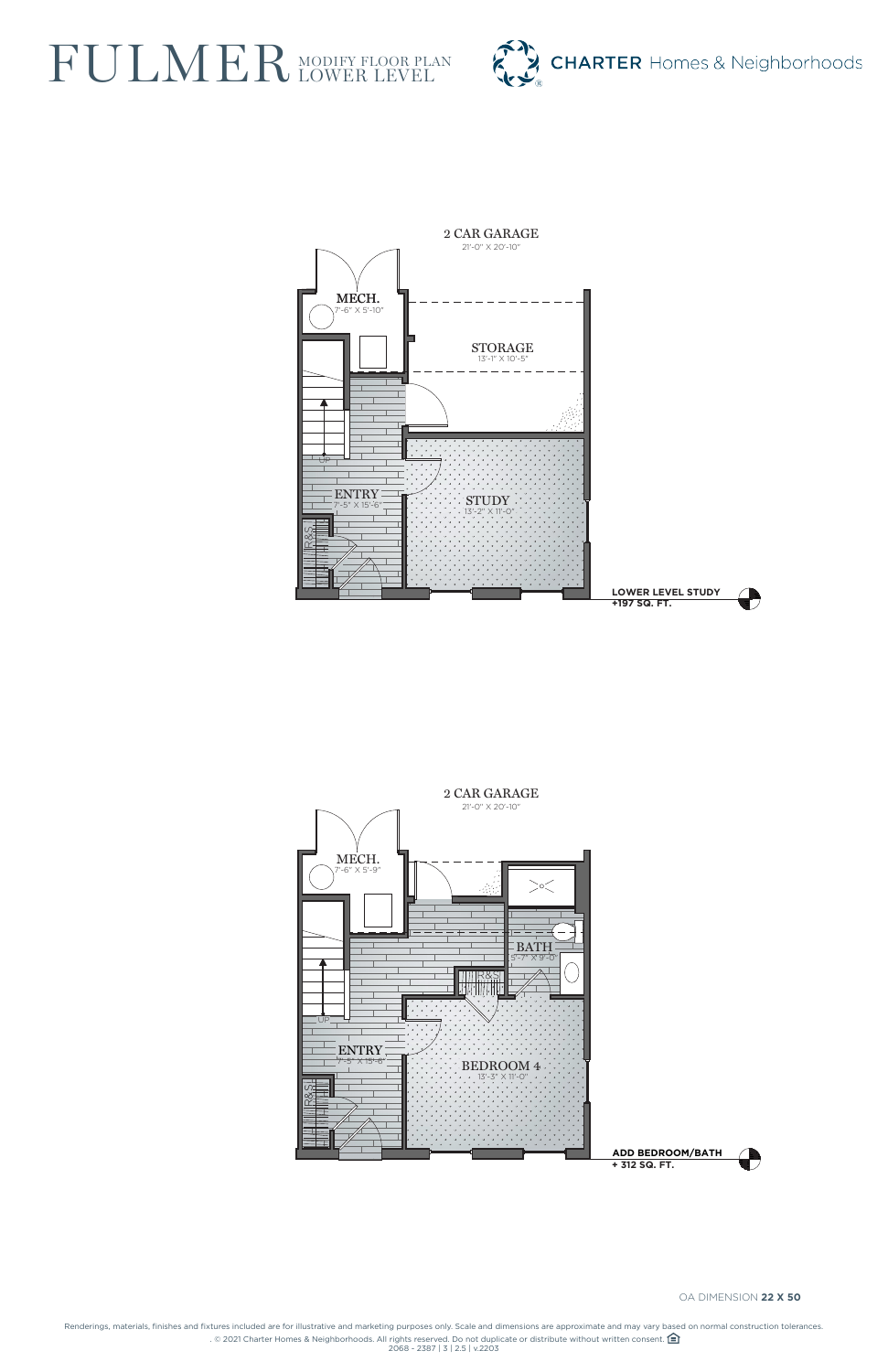Renderings, materials, finishes and fixtures included are for illustrative and marketing purposes only. Scale and dimensions are approximate and may vary based on normal construction tolerances. . © 2021 Charter Homes & Neighborhoods. All rights reserved. Do not duplicate or distribute without written consent. 2068 - 2387 | 3 | 2.5 | v.2203



# FULMER FIRST FLOOR MODIFY FLOOR PLAN

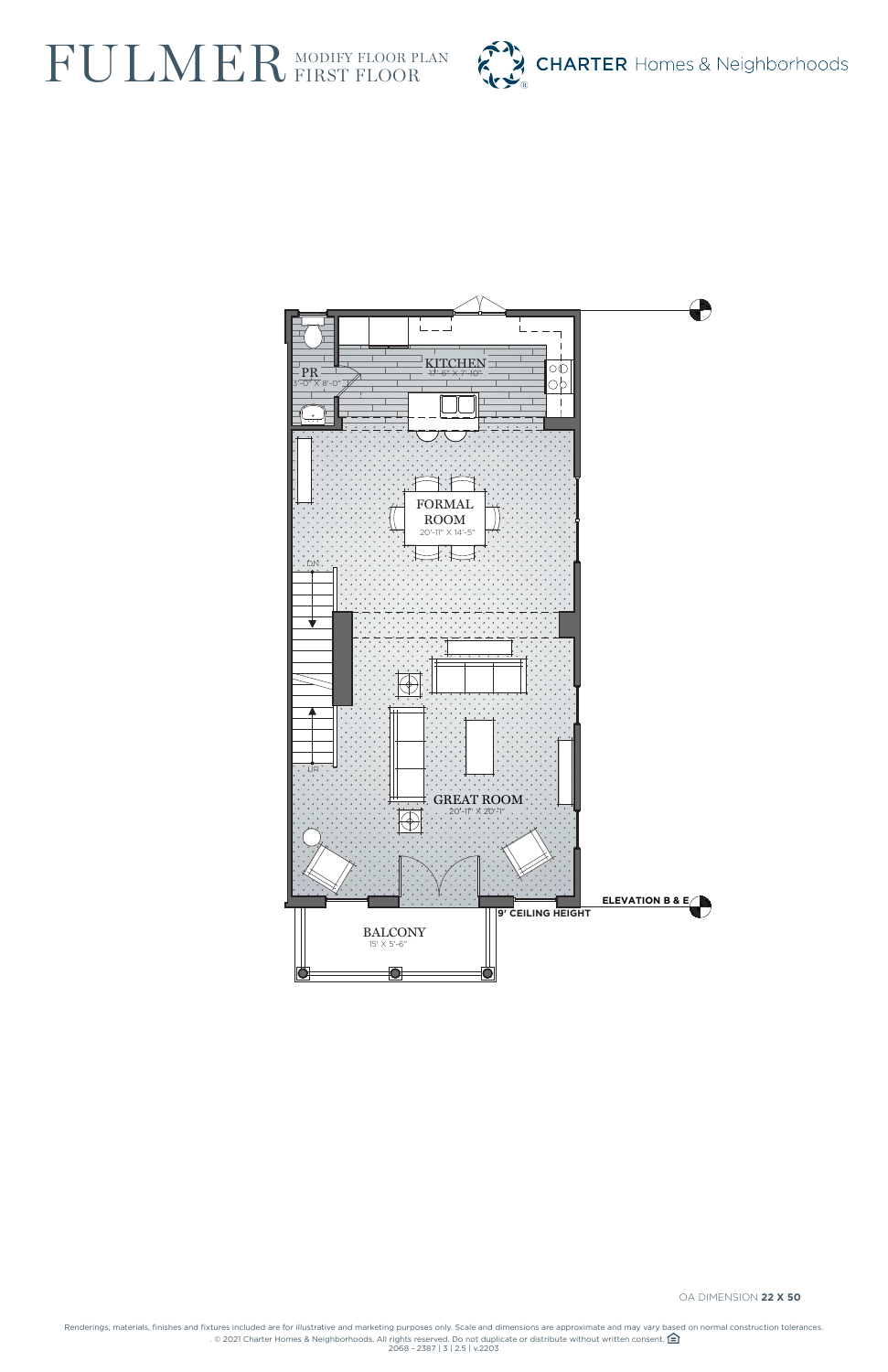Renderings, materials, finishes and fixtures included are for illustrative and marketing purposes only. Scale and dimensions are approximate and may vary based on normal construction tolerances. . © 2021 Charter Homes & Neighborhoods. All rights reserved. Do not duplicate or distribute without written consent.  $\bigoplus$ 2068 - 2387 | 3 | 2.5 | v.2203



**SONOMA KITCHEN 3**

**+0 SQ. FT.**





# FULMER FIRST FLOOR

OA DIMENSION **22 X 50**

 $\bigoplus$